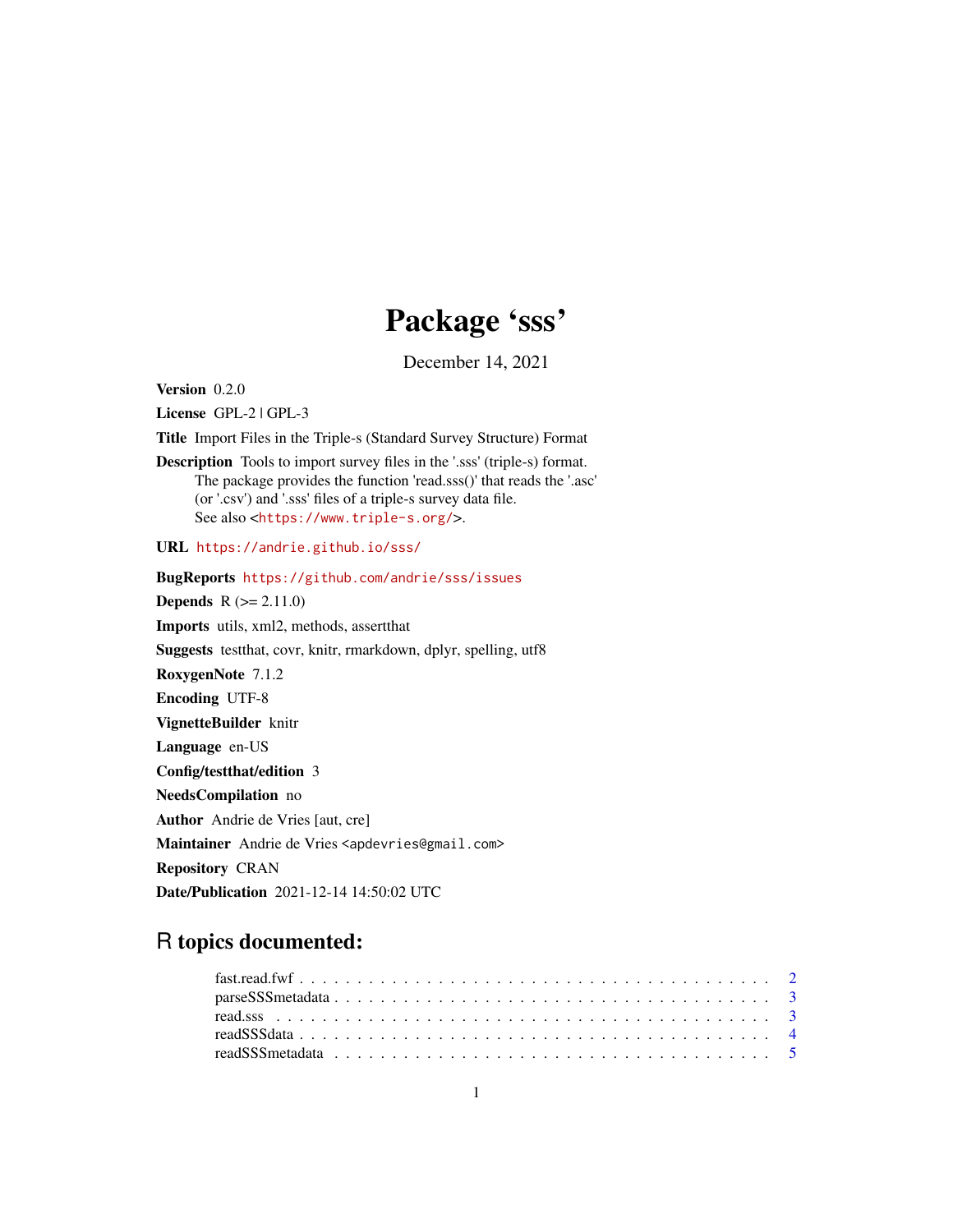<span id="page-1-0"></span>fast.read.fwf *Read fixed-width files quickly.*

# Description

Experimental replacement for [utils::read.fwf](#page-0-0) that runs much faster. However, it is much less flexible than utils::read.fwf.

# Usage

```
fast.read.fwf(
  file,
  widths,
  col.names = NULL,
  colClasses = NA,
   tz = "",dec = "."...
\overline{\phantom{a}}
```
# Arguments

| file       | Character vector: name of file                                                                                                                                                                                                                                                                                                        |
|------------|---------------------------------------------------------------------------------------------------------------------------------------------------------------------------------------------------------------------------------------------------------------------------------------------------------------------------------------|
| widths     | Numeric vector: column widths. Negative numbers mean "skip this many columns".<br>Use an NA as the final element if there are likely to be extra characters at the<br>end of each row after the last one that you're interested in.                                                                                                   |
| col.names  | names for the columns that are NOT skipped                                                                                                                                                                                                                                                                                            |
| colClasses | can be used to control type conversion; see read. $table()$ . It is an optional<br>vector whose names must be part of col. names. There is one extension of the<br>read.table() rules: a colClasses string starting POSIXct will trigger auto-<br>matic conversion to POSIX ct, using the rest of the string as the format specifier. |
| tz         | used in auto-conversion to POSIXct() when colclasses is set                                                                                                                                                                                                                                                                           |
| dec        | the character to be assumed for decimal points. Passed to utils: : type.convert()                                                                                                                                                                                                                                                     |
| $\ddots$   | ignored                                                                                                                                                                                                                                                                                                                               |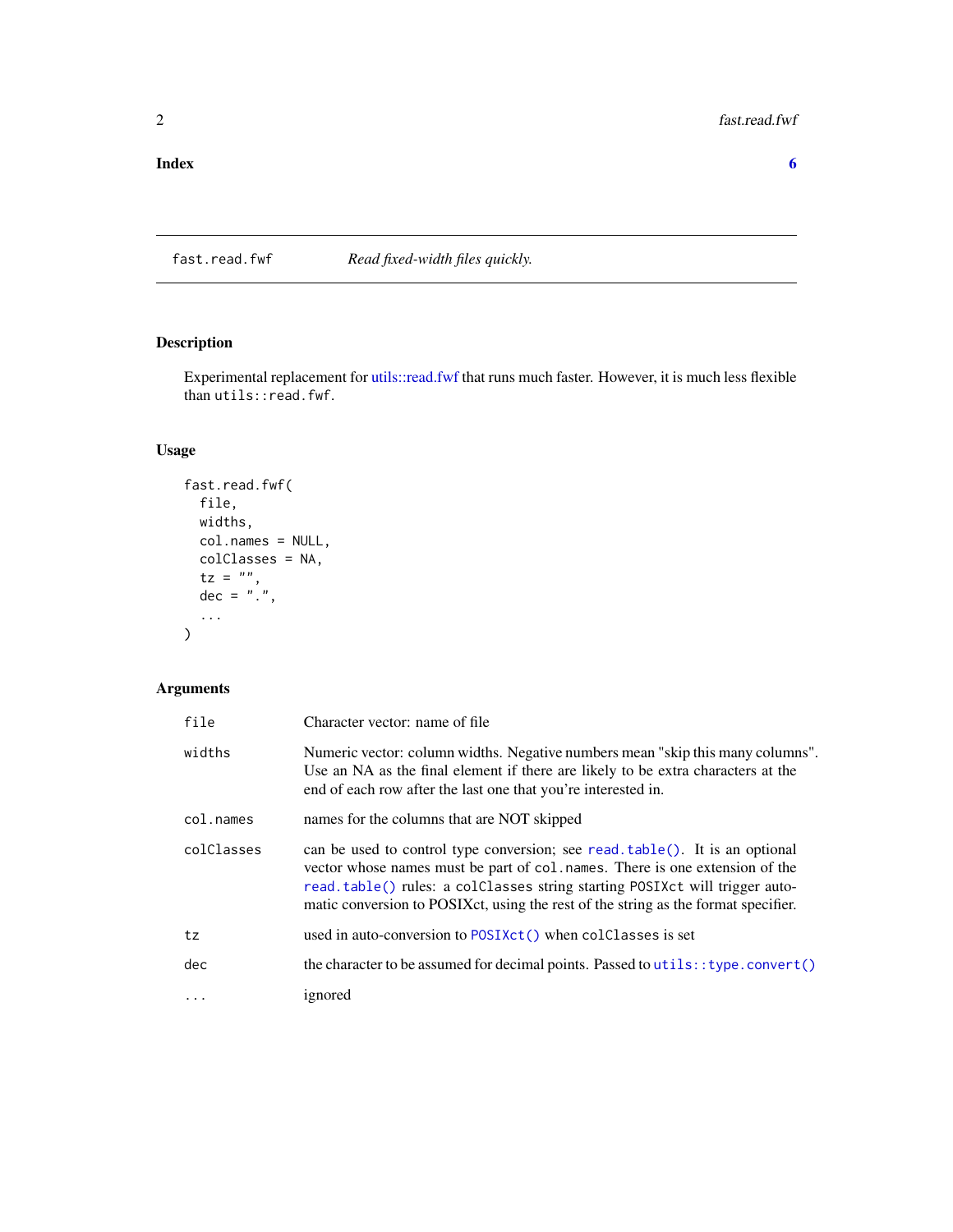#### <span id="page-2-2"></span><span id="page-2-0"></span>Description

This function reads and parses a .sss XML metadata file as well as its associated .asc data file. The .sss standard defines a standard survey structure.

# Usage

parseSSSmetadata(x, XMLdoc)

# Arguments

|        | An XML document - as returned by $xml2$ : $read\_xml()$ , or readSSSmetadata() |
|--------|--------------------------------------------------------------------------------|
| XMLdoc | No longer used. Use x instead.                                                 |

#### See Also

readSSSmetadata, read.sss, readSSSdata

<span id="page-2-1"></span>

| read.sss | Reads a triple-s XML (asc) data file, as specified by the triple-s XML |
|----------|------------------------------------------------------------------------|
|          | standard.                                                              |

# Description

This function reads and parses a .sss XML metadata file as well as its associated .asc data file. The sss standard defines a standard survey structure.

#### Usage

```
read.sss(
  sssFilename,
  ascFilename = guess_asc_filename(sssFilename),
  sep = "",
  verbose = FALSE
)
```
# Arguments

| sssFilename | Character string: name of sss file containing the survey metadata                                                            |
|-------------|------------------------------------------------------------------------------------------------------------------------------|
| ascFilename | Character string: name of .asc (or .csv) file containing survey data. If this is not<br>provided, guesses the filename using |
| sep         | Character vector defining the string that separates question and subquestion la-<br>bels, e.g. $c("0_1", "0_2")$             |
| verbose     | If TRUE, prints messages when reading data files. Defaults to FALSE.                                                         |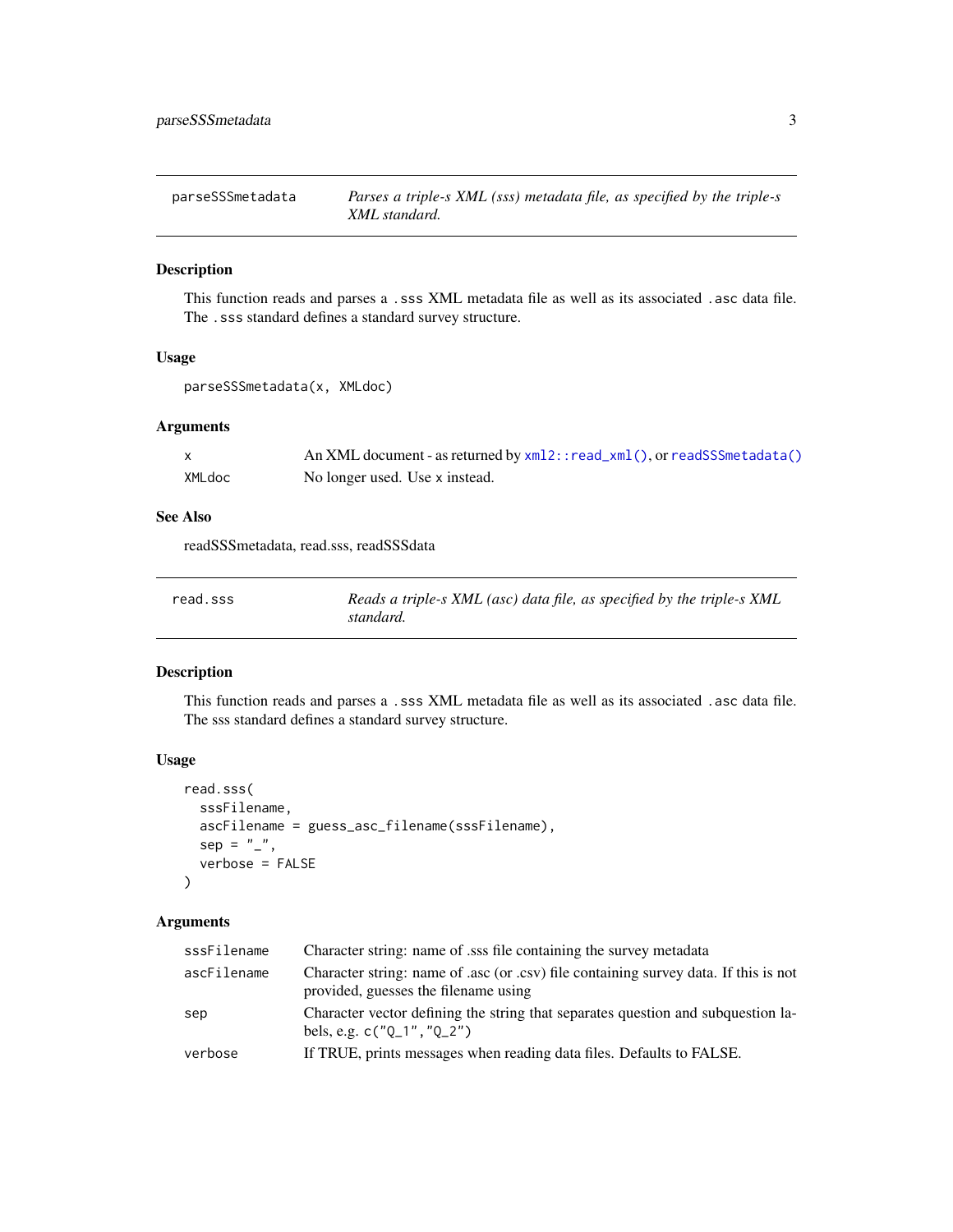# <span id="page-3-0"></span>Value

A data frame with one element (column) for each variable in the data set.

The resulting data.frame contains several attributes:

- variable.labels: a named list of value labels with one element per variable, either NULL or a named character vector
- label.table: a named list with one element per question. Every element is a named character string that contains the label codes for that question.

# References

https://www.triple-s.org/

# See Also

Other read functions: [readSSSdata\(](#page-3-1)), [readSSSmetadata\(](#page-4-1))

#### Examples

```
example <- system.file("sampledata/sample-1.sss", package = "sss")
# read.sss() automatically guesses the data file name
read.sss(system.file("sampledata/sample-1.sss", package = "sss"))
read.sss(system.file("sampledata/sample-2.sss", package = "sss"))
read.sss(system.file("sampledata/sample-3.sss", package = "sss"))
```
<span id="page-3-1"></span>

Reads a triple-s XML (asc) data file, as specified by the triple-s XML *standard.*

#### Description

This function reads an '.asc" data file.

#### Usage

```
readSSSdata(x, ascFilename)
```
#### Arguments

|             | Name of asc file containing the survey metadata |
|-------------|-------------------------------------------------|
| ascFilename | No longer used. Use x instead.                  |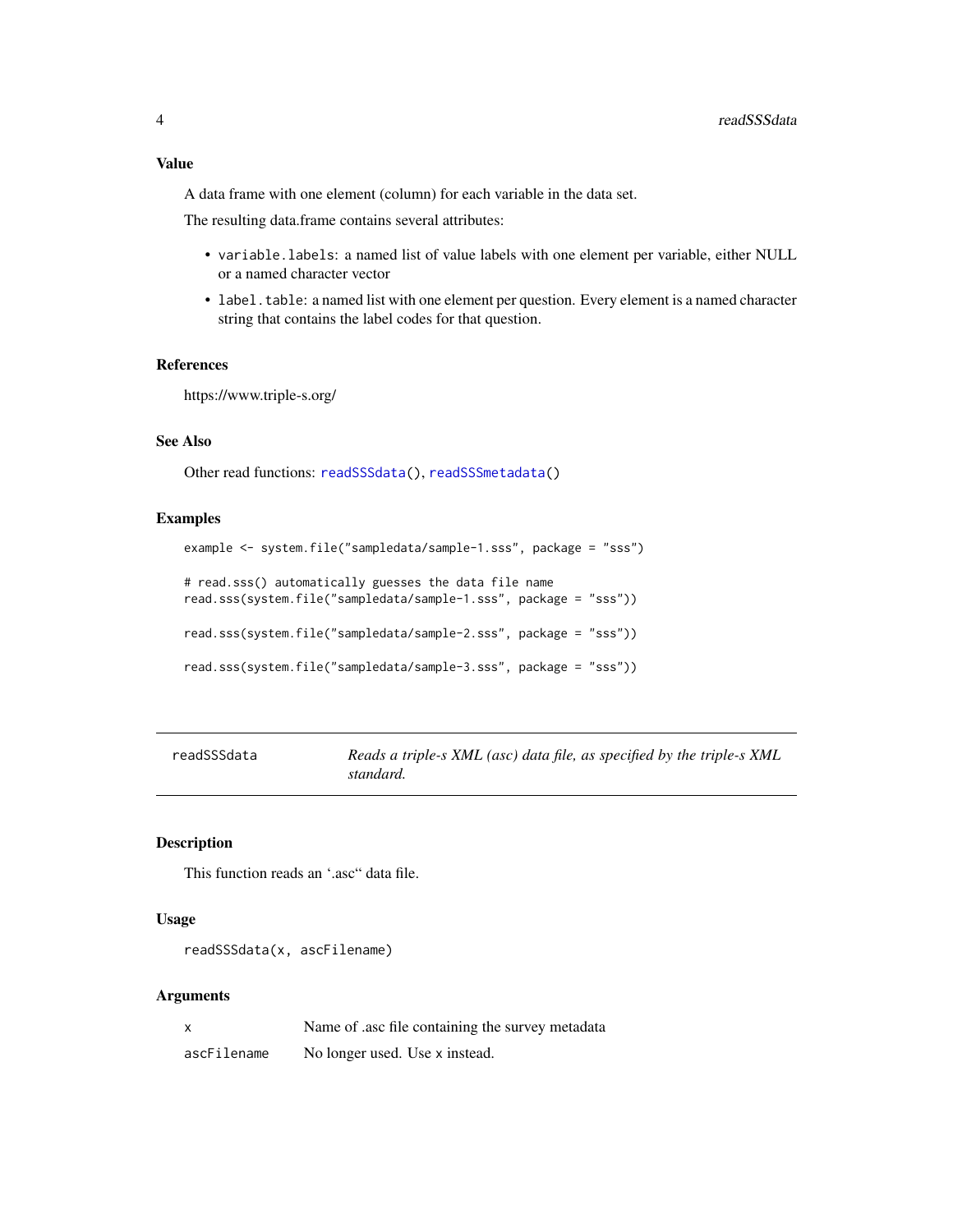# <span id="page-4-0"></span>readSSSmetadata 5

# See Also

[read.sss\(\)](#page-2-1), [readSSSmetadata\(\)](#page-4-1) Other read functions: [read.sss\(](#page-2-1)), [readSSSmetadata\(](#page-4-1))

#### Examples

```
sampleRoot <- system.file("sampledata", package = "sss")
filenameSSS <- file.path(sampleRoot, "sample-1.sss")
filenameASC <- file.path(sampleRoot, "sample-1.asc")
```
readSSSdata(filenameSSS) readSSSmetadata(filenameSSS)

<span id="page-4-1"></span>readSSSmetadata *Reads a triple-s XML (sss) metadata file, as specified by the triple-s XML standard.*

#### Description

This function reads a .sss XML metadata file. The .sss standard defines a standard survey structure

#### Usage

readSSSmetadata(x, SSSfilename)

# Arguments

| $\boldsymbol{\mathsf{x}}$ | Name of ass file containing the survey metadata |
|---------------------------|-------------------------------------------------|
| SSSfilename               | No longer used. Use x instead.                  |

#### See Also

```
parseSSSmetadata(), read.sss(), readSSSdata()
```
Other read functions: [read.sss\(](#page-2-1)), [readSSSdata\(](#page-3-1))

# Examples

```
sampleRoot <- system.file("sampledata", package = "sss")
filenameSSS <- file.path(sampleRoot, "sample-1.sss")
filenameASC <- file.path(sampleRoot, "sample-1.asc")
```
readSSSdata(filenameSSS) readSSSmetadata(filenameSSS)